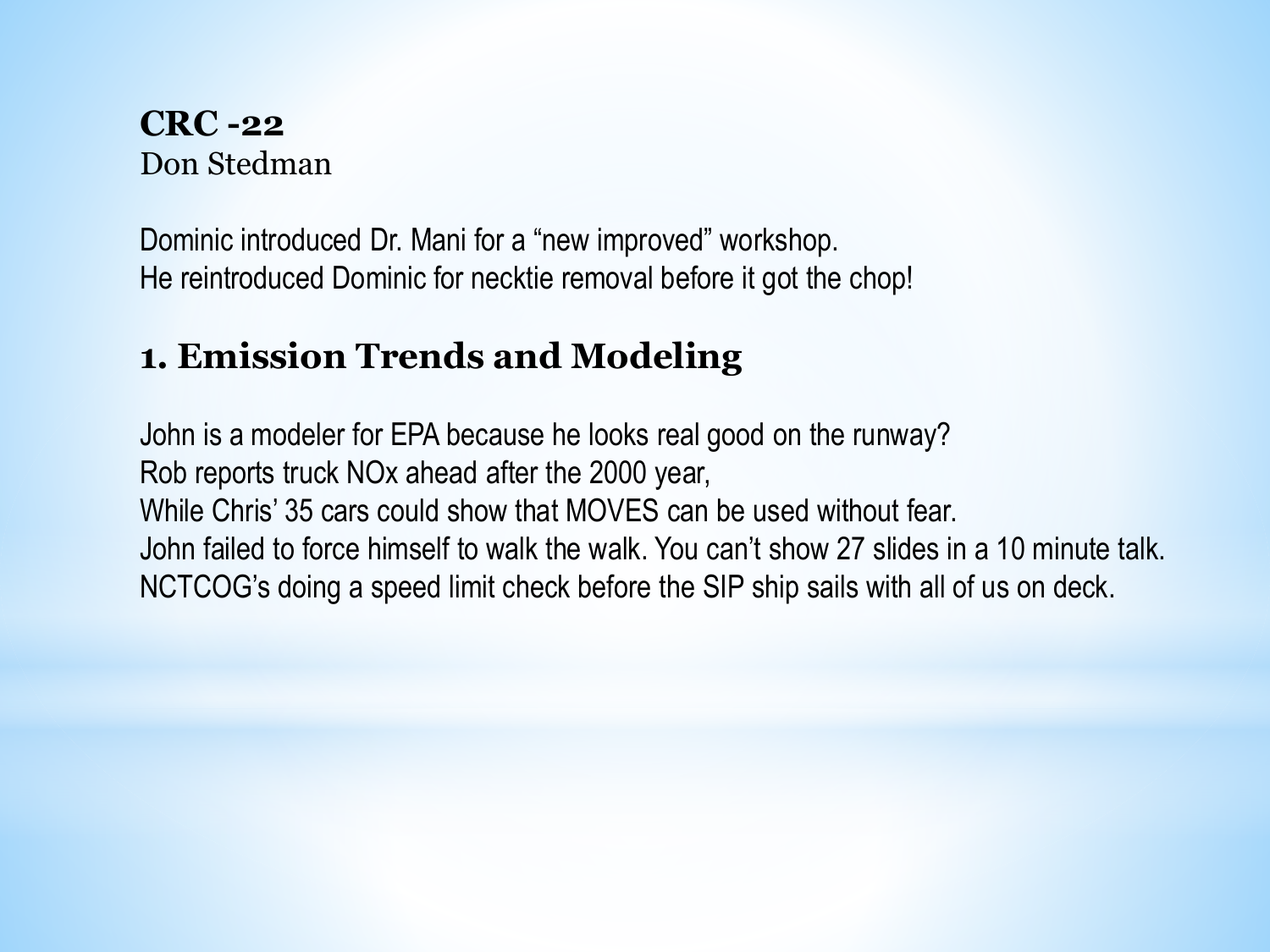#### **2. Particulate Matter Characterization**

Besch dragged his WVU lab across the USA with a modern Mack

Hot DPFs emit nanoparticles, but much less than a single cigarette smoker driving the same track!

Nigel's inserted his sampling probe in the tail of a bus from Florida Transit. While CMU's smog chamber's looking at SOA formation before the EPA bans it? Imad's making a "standard" mix of aerosol soot and wax.

Minnesota has well-built strippers fashioning fractal particle "facts."

## **3. Measurement Methods**

T.D. has a faster ammonia TDL. Compared to his old one, works just as well. Dr. Marshik came to show us that you can always use more flow. Robert's message in the main; particle instruments you must maintain. Sherry Zhang has a new song. Setting standards that cannot be measured. Regulators can do no wrong.

AVL PEMS, Dr. Johnson says, great data can produce.

Daniele has a 2200 horsepower vacuum to suck up anything loose.

A sparrow may not matter, but when it ingests a Canada goose?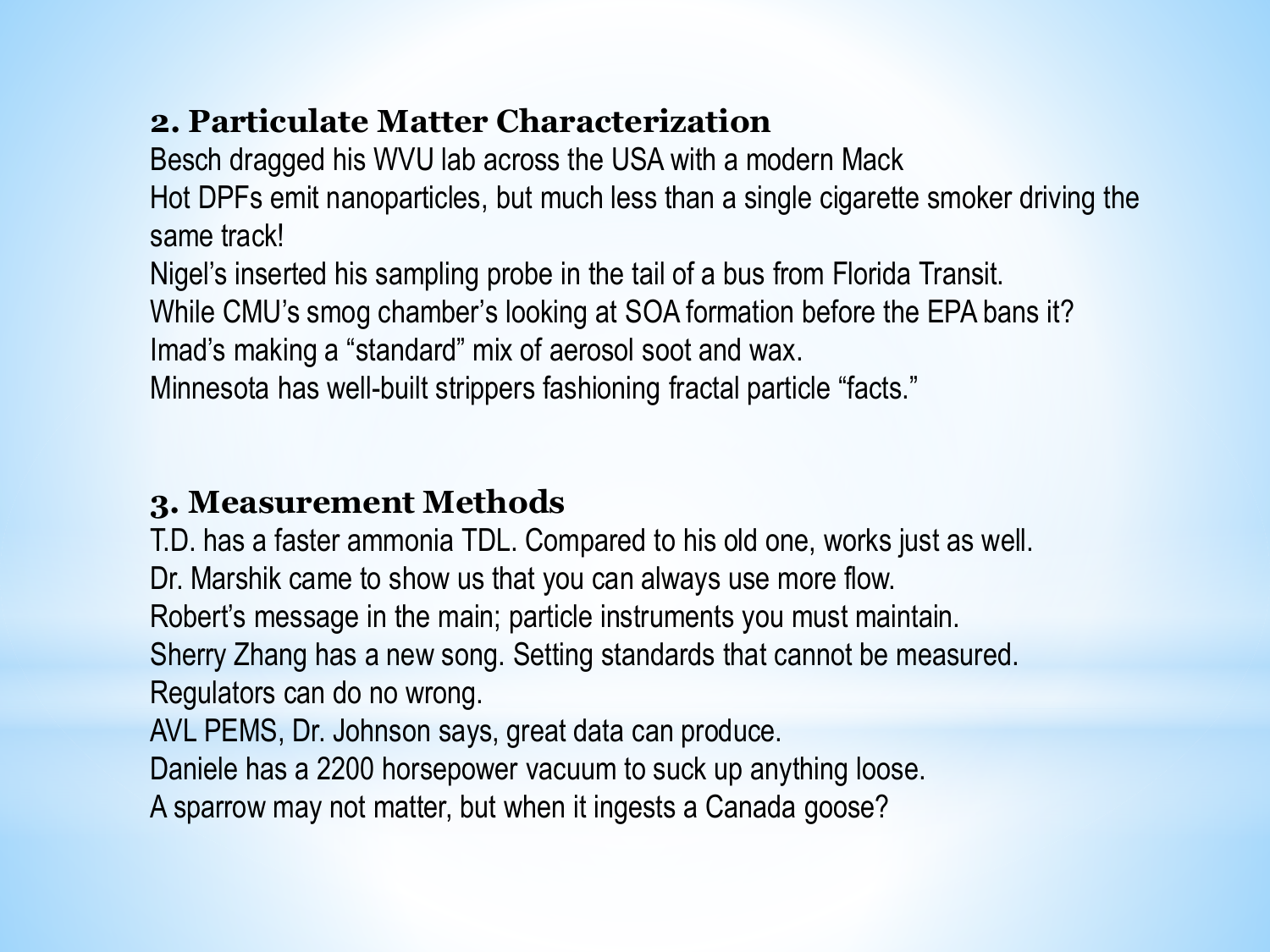#### **The Midway**

The party on the Midway was certainly a delight. Thank you CRC for arranging at least simulated flight. Enhanced by the free booze that did not wear off until the night. The USS Midway is only 67 years old and has not seen much abuse. Two years younger than me. Perhaps it still has some use?

#### **Keynote Address**

Dr. John came to spoil those who predict the end of oil. Biofuel is a tragic example of a deeply flawed mandate. The stone age didn't end for lack of stone at any rate.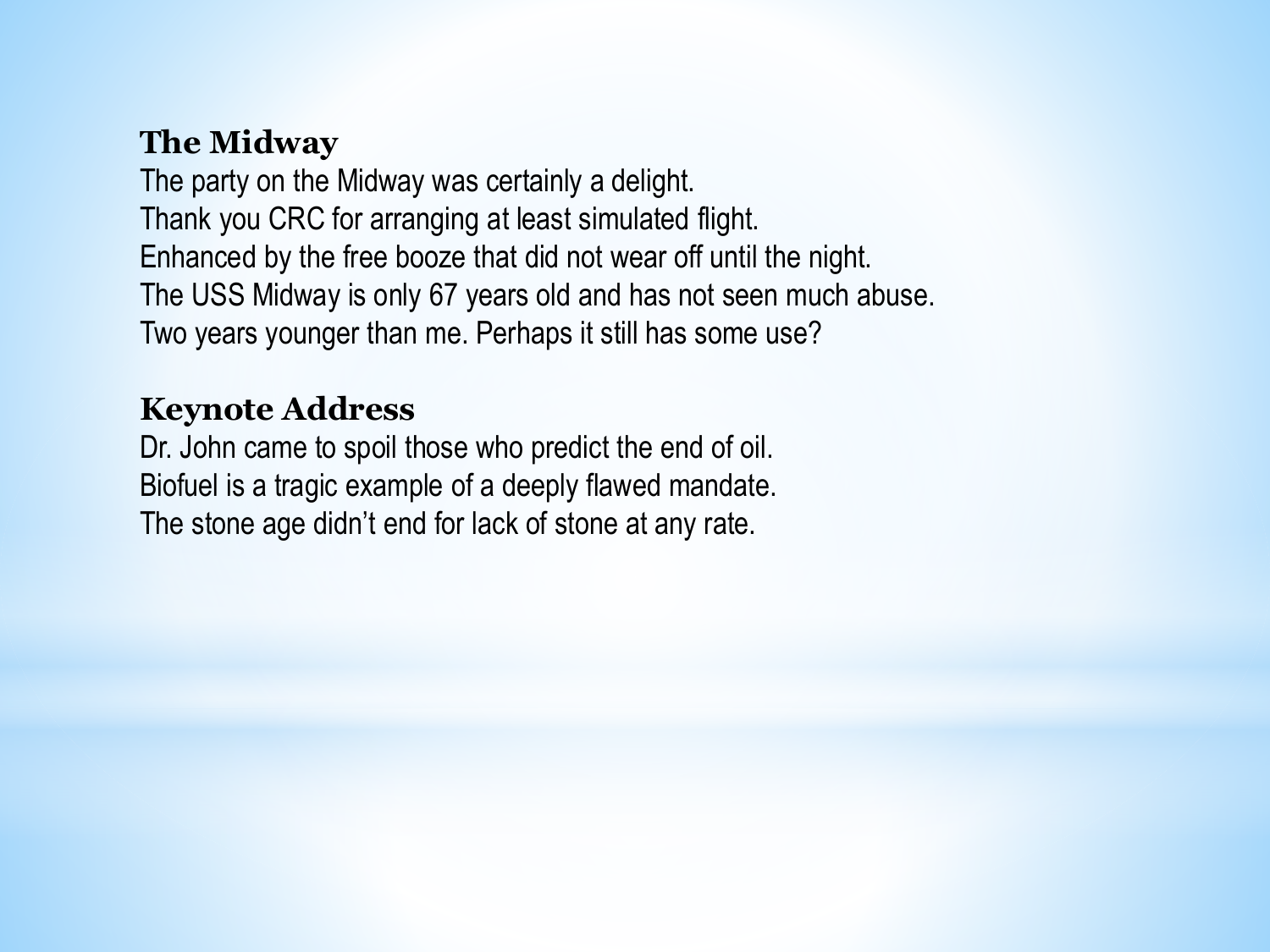### **4. Fuel Effects: Compression Ignition**

Dr. Norm says don't follow a smoker; you're better off trailing a truck that is new. Ross has an amazing database. Correlations too good to be true. Biodiesel increases NOx. Maryam's blank slide can mitigate it too. Six buses define the B20 world for older Matt. Too few? Younger Matt has over 700 buses doing real-world cycles Dr. Jorn shows GREAT reductions but one day we'll all be on ZEV bicycles.

# **5. Fuel Effects: Spark Ignition**

Two cars Long is chairing Long to ensure that he does not? talk too much. Four bus Dr. Yoon tests a stoichiometric CNG with tiny emissions and such. Imad's making fuels with the aid of a moonshine still.

With one new car, he can a PM matrix fill.

Are biofuels regulations as "deeply flawed" as prohibition?

Tom's triplicate tests might leave mixed alcohols subject to suspicion.

Matti Maricq, Ford's aerosol geek, continues ethanol effects to seek.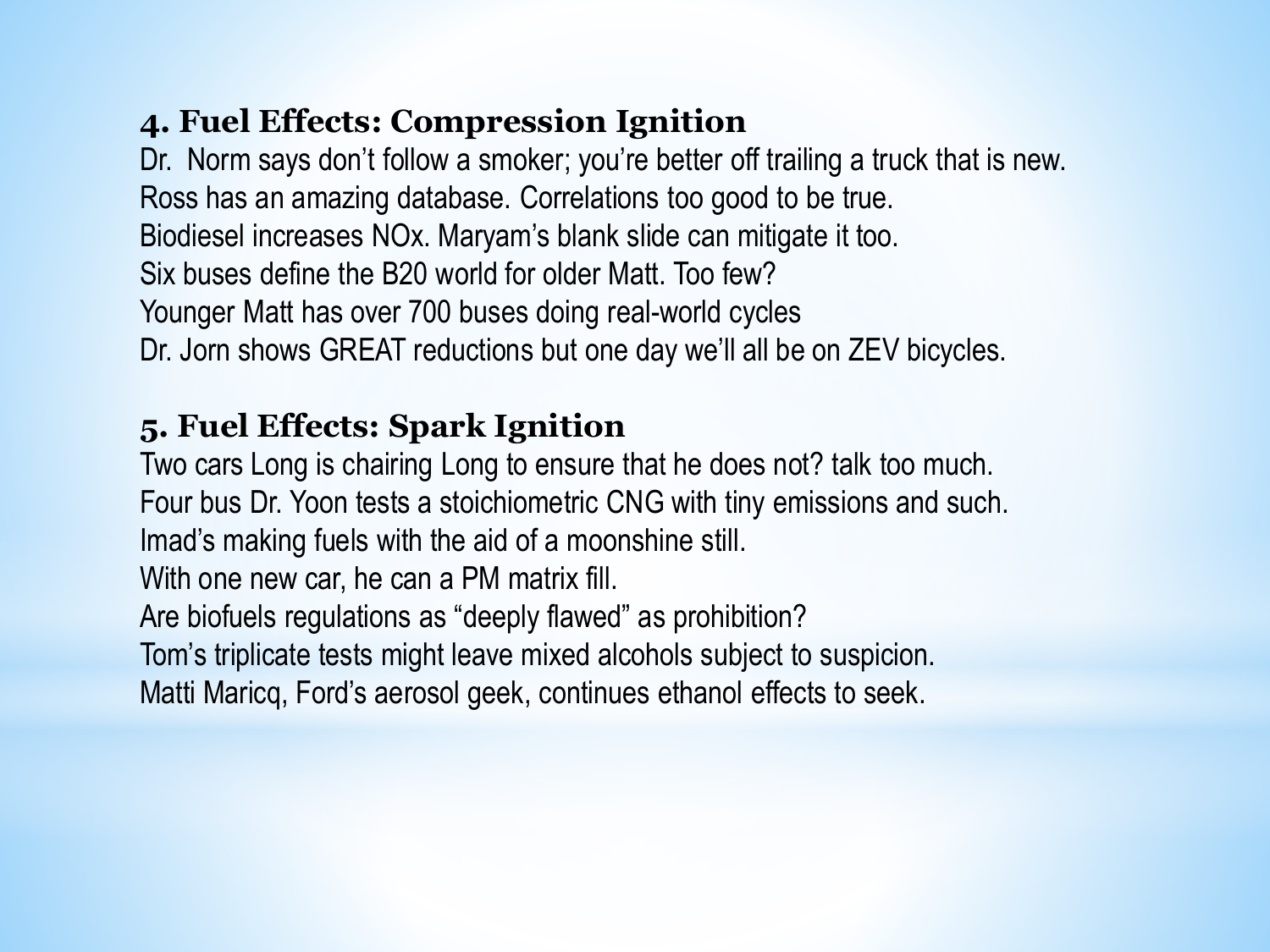## **6. Off Road / Portable PM Measurement**

Nigel's become some sort of provost but he's still having fun with NOx impact. Lyons reports on E.I. They are perfectly correct is a bureaucratic fact. Nox is on Naylor's mind too. NO and NO2 inversely do react. Leonidas reports that Pegasor will sell a unit that's an ETaPS and works just as well. Carder's back with the long-distance track

Morgantown to Riverside with five friends in their Mack.

# **7. Emission Rates and Inventory**

California's dreaming of 2032 with Todd Sax,

But their dream is comprehensive to the max.

Chris Frey uses MAP as a tool to show why he has a desirable graduate school.

Koupal MOVES with PEMS all around Houston's port.

LII sees trucks and cars but SP2 can only trucks report.

Gross evaps aren't seen by OBD, but they are picked up by RSD.

Alessio got a Fiat Panda and then squashed in a PEMS and hydrogen.

PEMS are everywhere! Carol Wong has fun with one around Hong Kong.

25 years ago the Van Nuys tunnel showed models off a long way.

They are nearer now, DRI's Dave is happy to say.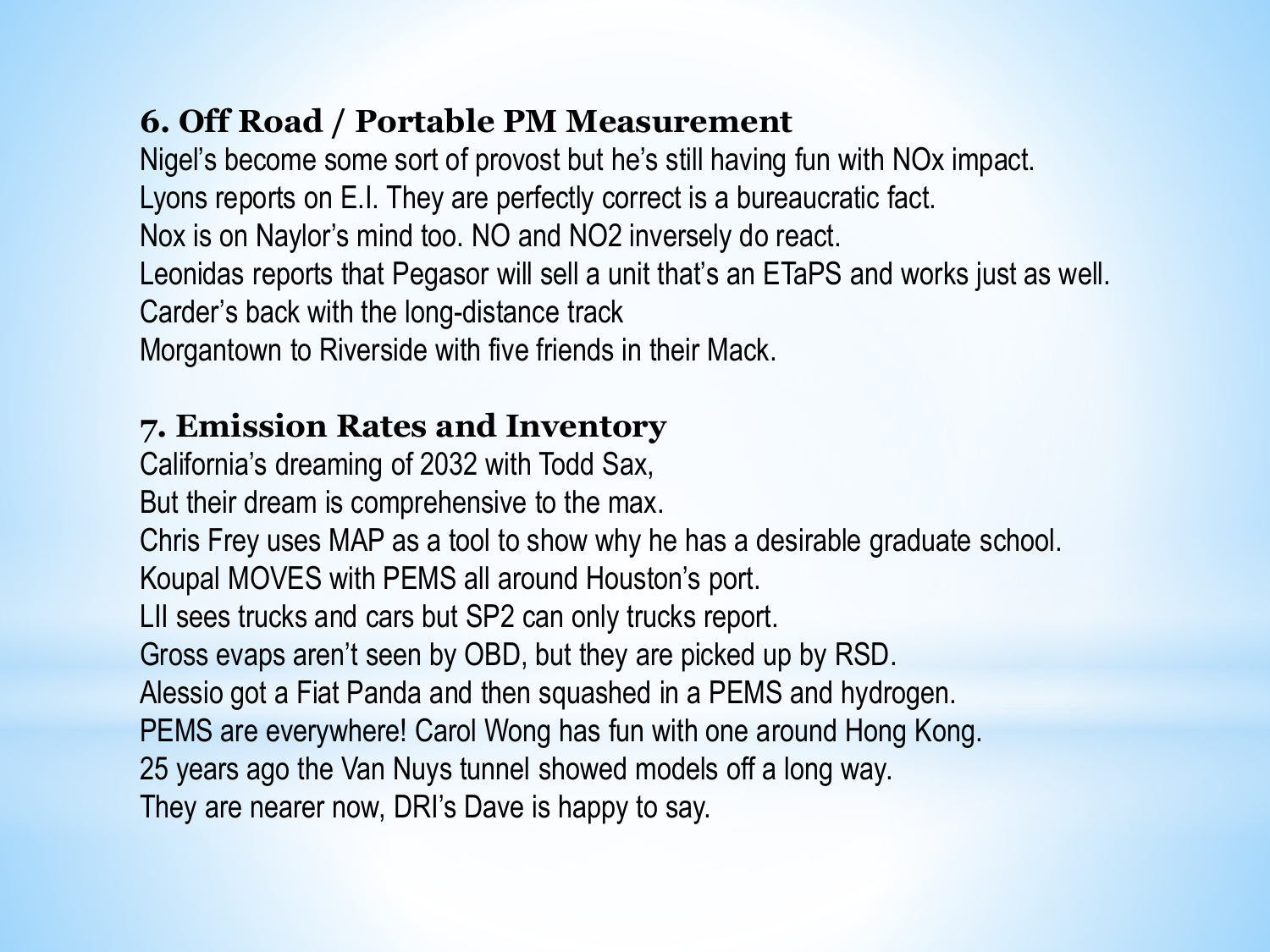#### **8. Emission Control Measures**

Anna Wong is a regulator, so she can do no wrong. We see ZEVs with RSDs but you MUST remove those gross emitters, please. Michael St. Denis says RSD finds many high evap. You all need an HDDV tent, the highest emitter to trap. Karim's PEMS pickup has to Baker gone, But it comes back with the MIL light on. Dr. Rachel's got a PEMS too on a school bus and a dozer that's not new. Opposed piston two-stroke would be a mechanically simple pair. If it didn't have a supercharge and a turbo – boost for air.